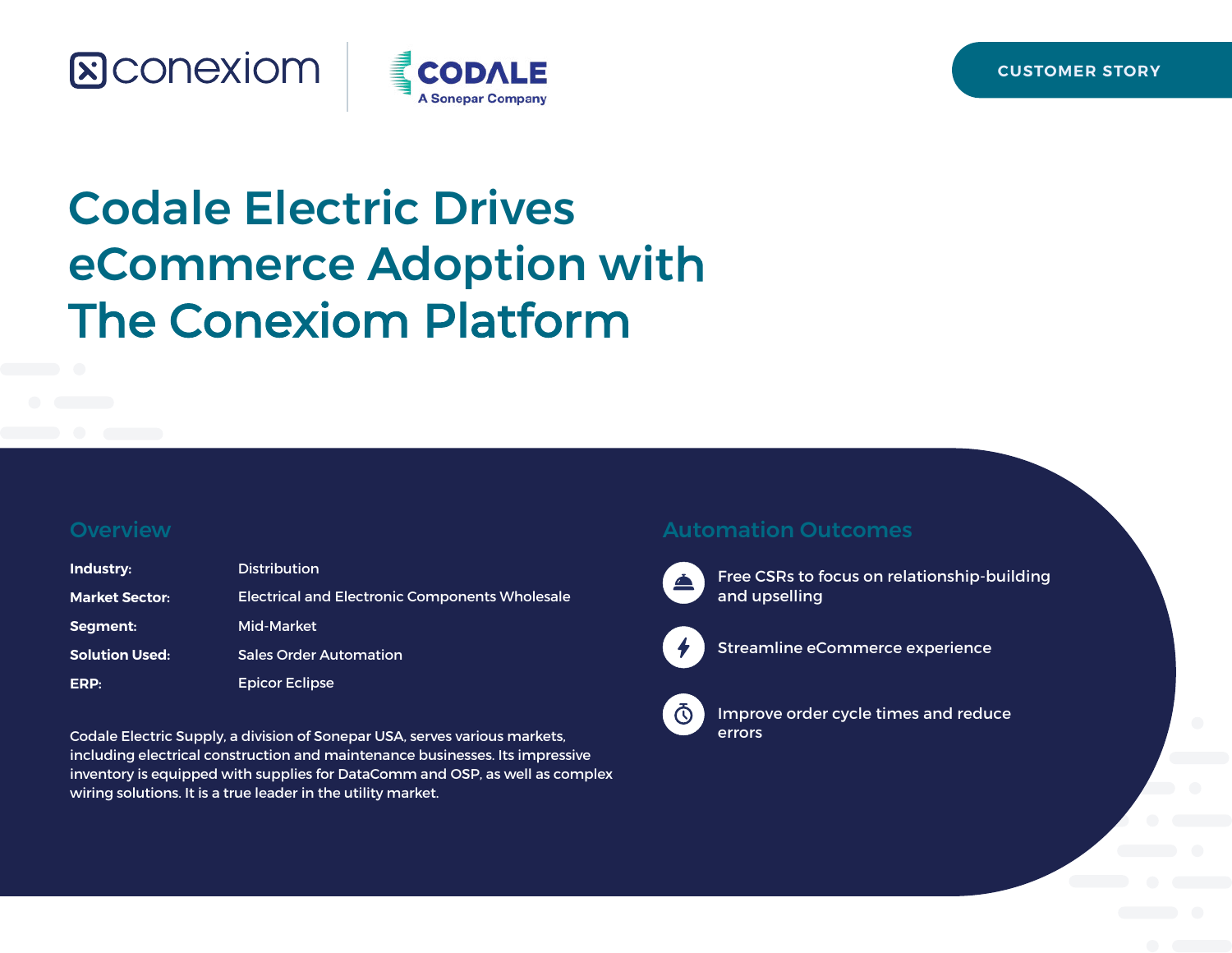### **&Conexiom**

## Challenge

Because of its commitment to excellence, Codale looked to modernize its order process for customers and raise the value of its customer service representatives (CSRs). To better operationalize its business, two issues needed to be addressed:

- **Example 2** Codale's eCommerce platform was clucky and forced customers through **painstaking steps, which caused low adoption.**
- **I** Due to the number of POs coming in, CSRs spent hours each day manually **entering data into the ERP system, which caused errors and delays during high-volume cycles.**

"Our primary objective is to make it easy for clients to order online. With Conexiom, they simply email the POs they generate, and those POs are automatically forwarded to our eCommerce platform."

WYATT SNOW, ECOMMERCE MANAGER **CODALE** 

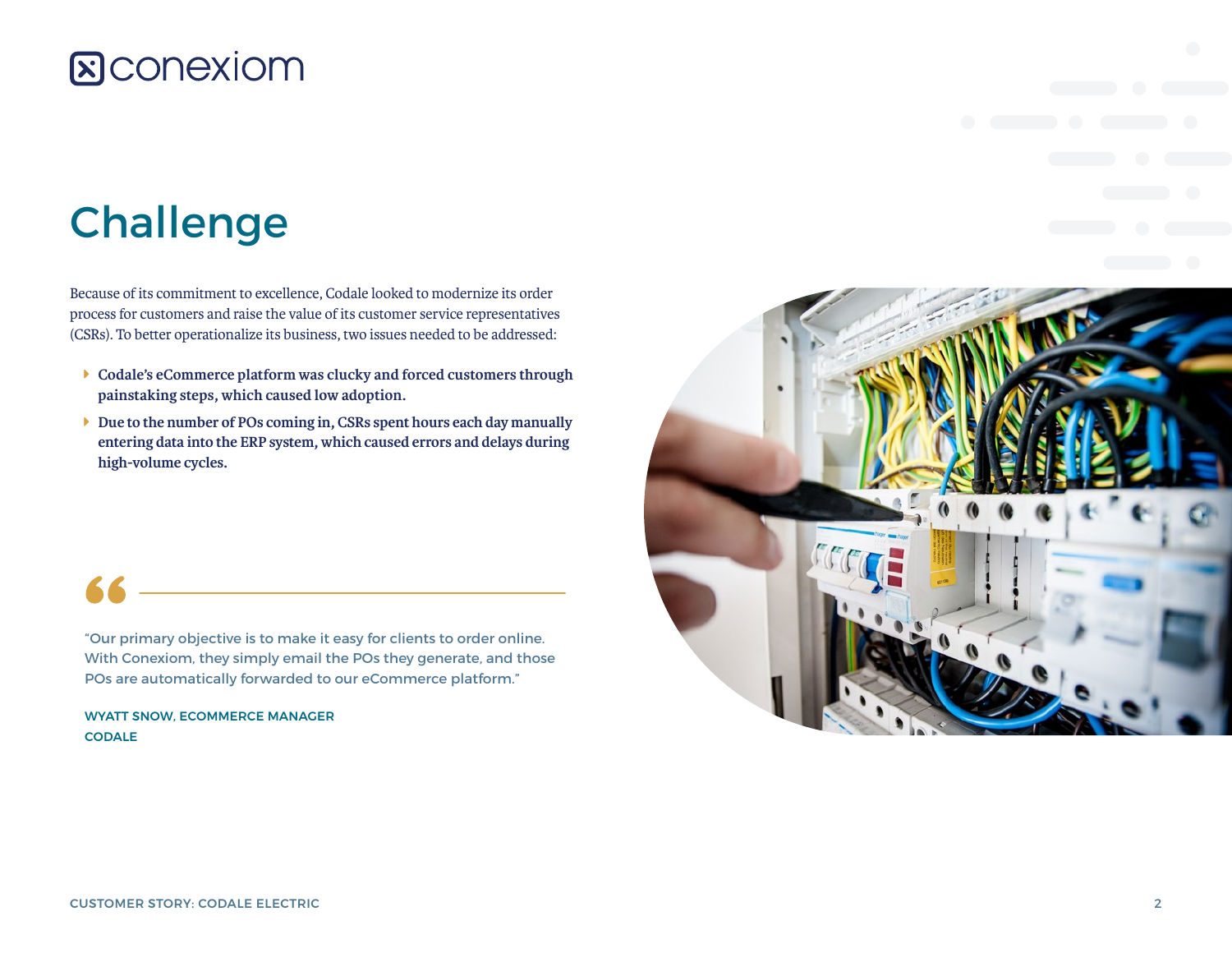### **&CONEXIOM**

## Solution

Sonepar USA recommended Conexiom to Codale. "The eCommerce manager at Sonepar spoke highly of Conexiom as a means to solve our challenges with adoption,"noted Snow.

After researching Conexiom, Codale moved forward. Immediately, Conexiom's Customer Success team went to work with the Codale team on how to generate buy-in from their CSR team and loyal customer base.

Conexiom took the time to not only understand Codale's business objectives, but explained how and why The Conexiom Platform could resolve the company's challenges.



"Conexiom was very easy to integrate. All we did was select some of our highest volume customers, and the Customer Success team did the heavy lifting."

WYATT SNOW, ECOMMERCE MANAGER **CODALE** 

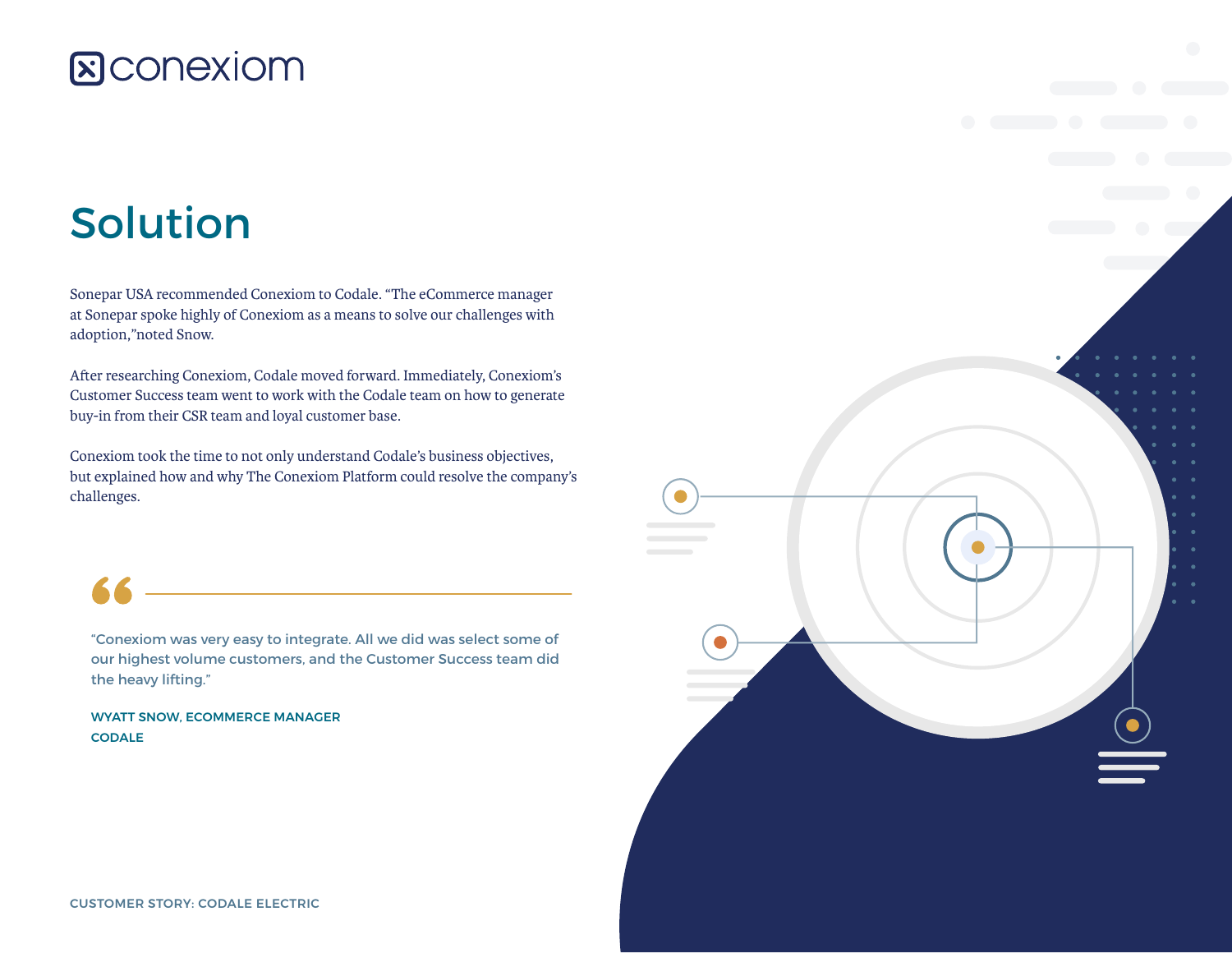### **&Conexiom**

## Business Outcomes

After implementing several customers onto The Conexiom Platform, Codale realized substantial results immediately, such as:

- Î **CSRs could focus on relationship-building and upselling**
- Î **A streamlined, simple e-commerce experience for customers**
- **Improved order cycle times with 100% accuracy**

Over the years, Conexiom has proved to be an integral part of Codale's eCommerce strategy. It not only gives them a way to enhance the customer experience, it also gives CSRs the opportunity to focus on revenue-generating tasks that add value to the brand.



"Our sales team was thrilled to cut back on the amount of data entry. Even our customers bought into the solution quickly. They enjoy the shorter cycle time that has resulted from automation."

WYATT SNOW, ECOMMERCE MANAGER **CODALE**